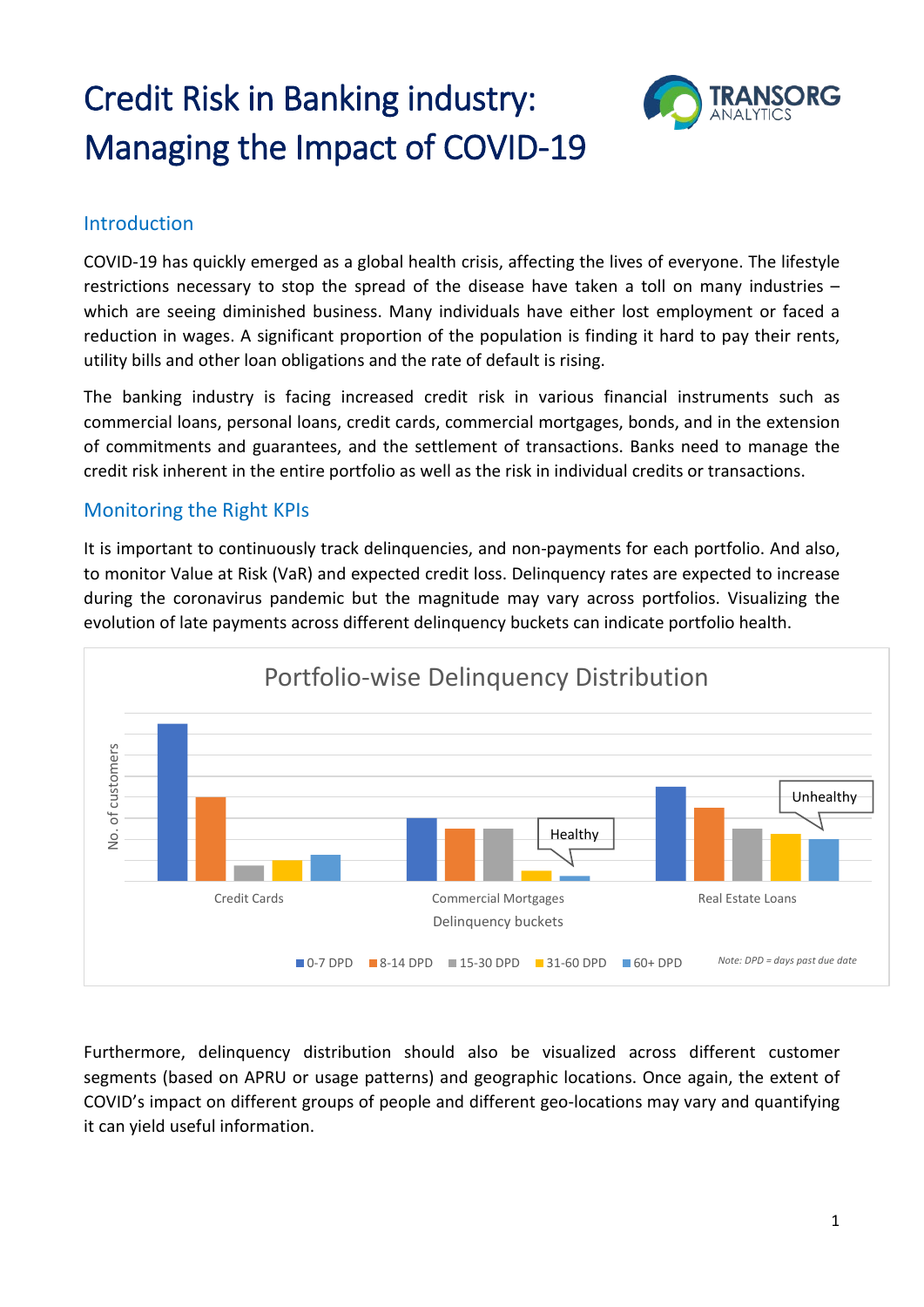## Dealing with Delinquency

In present times, it is important to differentiate the customers who are not paying bills on time. For example, these customers can belong to one of the following categories:

- Customers who are unable to pay due to financial stress (unintentional delinquency)
- Customers who have a history of delinquency and late payment (habitual late payment)
- Customers who are not paying intentionally due to dispute (CRM issue)
- Customers who do not intend to pay at all (fraud)

It is important to correctly identify which customer belongs to which group and this can be done with the help of historical data. For example, if a customer with no history of late payments in the last 12 months has suddenly become delinquent, it is likely circumstantial. On the other hand, a customer with a history of habitual late payment may just be behaving as usual.

Dealing with all delinquencies in the exact same way would be ineffective and loyal customers may be aggrieved.

# Credit Risk Modeling

It is vital to reconsider the approach for building credit risk models. Generally, 6 to 24 months of historical payment and credit score data is used for building credit scoring models for telecom customers. However, the COVID pandemic has brought about a sudden and drastic change in the landscape, rendering the data from before the pandemic response mostly obsolete for the purpose of model building.

It is advisable to rebuild credit-scoring models from scratch using recent short-term data. It is possible to build reasonably accurate models with 3 to 4 months of recent data. It is also recommended that these models be refreshed on a daily or weekly basis for best results. It is desirable to have real-time data processing capabilities for quick model refresh using latest data.

Furthermore, the model variables must be carefully selected. Usual variables like credit score may not be updating fast enough to reflect a customer's immediate situation. It may be necessary to look deeper into the usage data and find new relationships and trends, which may indicate a higher or lower credit risk. External data related to COVID, like number of active cases per capita in different geographies can also boost the predictive power of the models.

Lastly, it is strongly recommended that advanced machine learning algorithms like gradient boosting be used to for model building. Modern algorithms will generally outperform traditional algorithms like logistic regression when using short-term data with novel trends.



**Reassess Data Sources** Use Recent Data

**Use External Data** 



Data Exploration I Identify new trends Create new KPIs



**Visualize KPIs** Create dashboards to track KPIs



**Build Risk Models** Use advanced algorithms

Refresh models frequently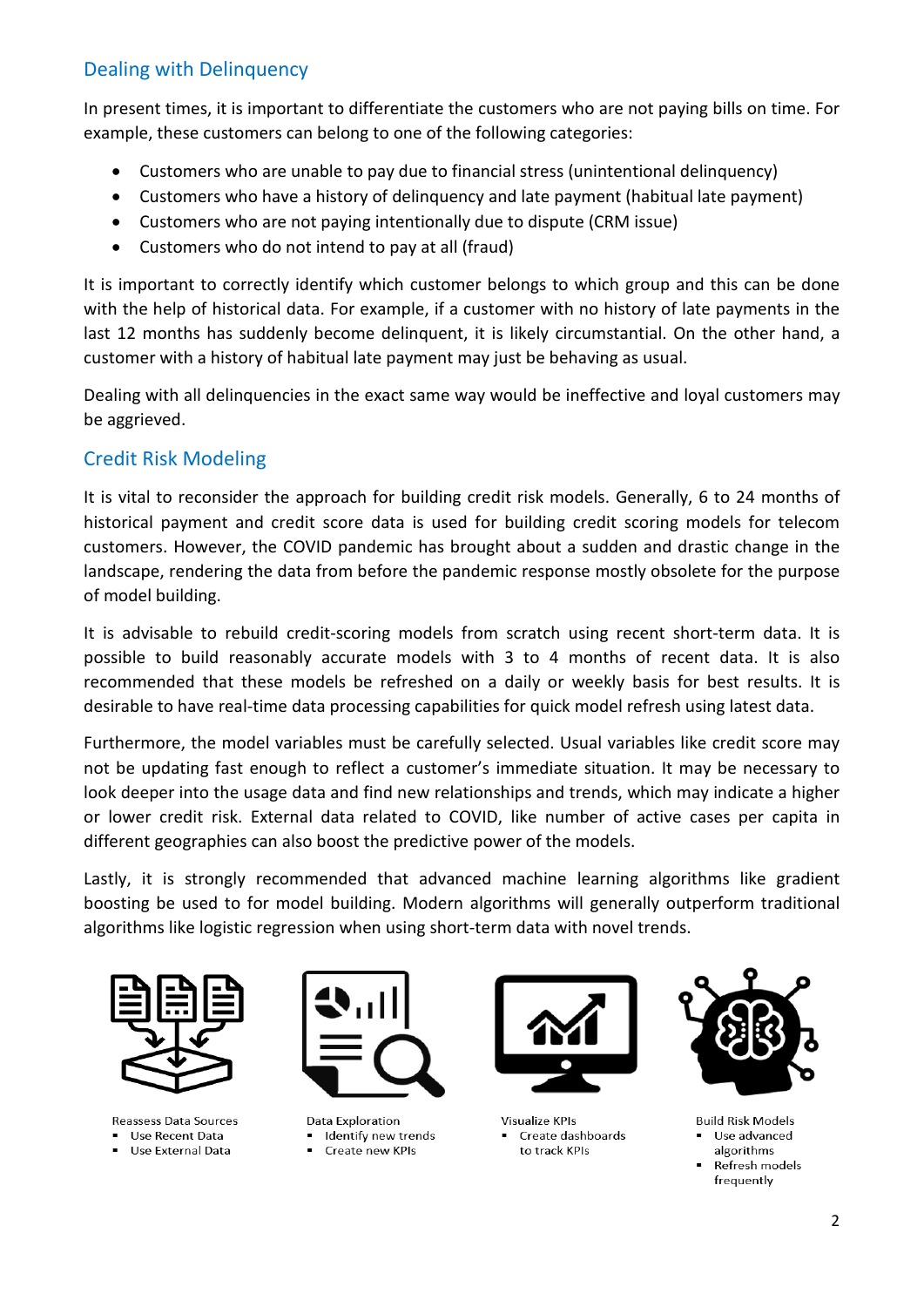# Case Study – Collections Modeling for a Bank

The bank wanted to create a collections strategy for different segment of its credit card customers who had failed to clear their payments. The total amount at risk was of the order of \$ 30 million. The window of observation was of three months.

Our team built a model at the credit card account level that predicted the probabilities with which a borrower would migrate to the next riskier bucket (by not paying the due amount). The end outcome was, thus, a risk spectrum of the borrowers – the one end being those would most likely migrate to the next riskier bucket and the other end, those who would rather normalize, by paying either the full or part amounts.

The above spectrum was divided into five risk-buckets for the purpose of collections. The table below shows the high-level strategy of collection. It is a two-dimensional-table with risk as one dimension and the amount-at-risk the other. Using the business judgment then, the table cells were color coded for respective collections strategies (shown in the legend beside the table).

The last mile collection tactics were up to the individual collection teams based on whose feedbacks the high-level strategy was further recalibrated.

| <b>Risk Bucket/Amounts</b> | $<$ 30 $k$ | $30 - 70 K$ | $70 - 150K$ | >150K      | Legend         |  |
|----------------------------|------------|-------------|-------------|------------|----------------|--|
| <b>Very Low</b>            | <b>Xxx</b> | <b>XXX</b>  | <b>XXX</b>  | <b>XXX</b> | Only Calling   |  |
| Low                        | Xxx        | <b>XXX</b>  | <b>XXX</b>  | <b>XXX</b> | Calling for 15 |  |
| <b>Medium</b>              | <b>XXX</b> | <b>XXX</b>  | <b>XXX</b>  | <b>XXX</b> | days           |  |
| High                       | <b>XXX</b> | <b>XXX</b>  | <b>XXX</b>  | <b>XXX</b> | Field          |  |
| <b>Very High</b>           | <b>XXX</b> | <b>XXX</b>  | <b>XXX</b>  | <b>XXX</b> | Focus Field    |  |

# XXX denotes the number of customers under each category (removed numbers due to confidentiality)

**Top variables** that came out as influencing the repayment propensity in the decreasing order of importance were as under:

- 1. Amount paid in the last 3 months
- 2. Differentials of current balance and a moving average of previous 6 months' dues
- 3. Months since charge off
- 4. Months since last 30 DPD default
- 5. Total amount of arrears for open trades
- 6. Total number of tele-calling reminders
- 7. Total number of attempts of field collections